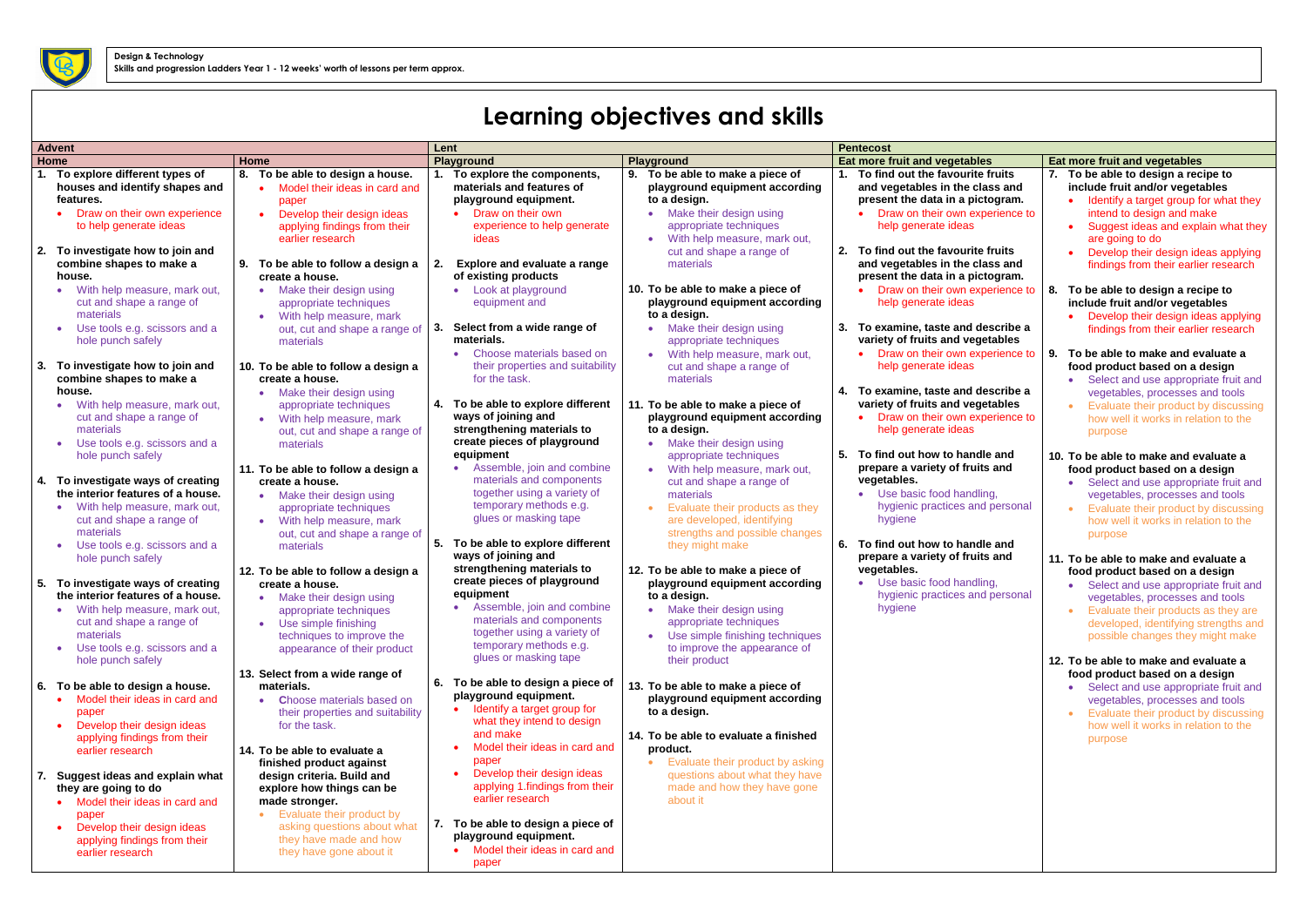|                                                                                                                          |                                                                                                                                                                                                             | Develop their design ideas<br>applying findings from their<br>earlier research<br>8. To be able to design a piece of<br>playground equipment.<br>Model their ideas in card and<br>$\bullet$<br>paper<br>Develop their design ideas<br>$\bullet$<br>applying findings from their<br>earlier research |                                                                                                                                  |                                                                                        |                                                                     |  |
|--------------------------------------------------------------------------------------------------------------------------|-------------------------------------------------------------------------------------------------------------------------------------------------------------------------------------------------------------|-----------------------------------------------------------------------------------------------------------------------------------------------------------------------------------------------------------------------------------------------------------------------------------------------------|----------------------------------------------------------------------------------------------------------------------------------|----------------------------------------------------------------------------------------|---------------------------------------------------------------------|--|
|                                                                                                                          |                                                                                                                                                                                                             |                                                                                                                                                                                                                                                                                                     |                                                                                                                                  |                                                                                        |                                                                     |  |
|                                                                                                                          |                                                                                                                                                                                                             |                                                                                                                                                                                                                                                                                                     |                                                                                                                                  |                                                                                        |                                                                     |  |
| #BTK and Links with other subjects                                                                                       |                                                                                                                                                                                                             |                                                                                                                                                                                                                                                                                                     |                                                                                                                                  |                                                                                        |                                                                     |  |
| Geography - Houses<br>Literacy - Three little pigs                                                                       |                                                                                                                                                                                                             |                                                                                                                                                                                                                                                                                                     |                                                                                                                                  |                                                                                        |                                                                     |  |
| <b>Key Vocabulary</b>                                                                                                    |                                                                                                                                                                                                             |                                                                                                                                                                                                                                                                                                     |                                                                                                                                  |                                                                                        |                                                                     |  |
| Home<br>Teepee<br>Caravan<br>Cottage<br>Igloo<br>Castle<br>Flats<br>Door<br>Hinges<br>Window<br>Roof<br>Walls<br>Chimney | Turret<br>Design<br>Investigating<br>Materials<br>Exterior<br>Interior<br>Join<br>Gluing<br>Sewing<br>Masking tape<br>Packing tape<br>Stapling<br>Blu tack<br>Elastic bands  Pipe cleaners<br>String<br>Rug | Equipment<br>Chains<br>Frame<br>Swing<br>Metal<br>Rubber<br>Wood<br>Tyre<br>Spring<br>Rock (Backwards and Forwards)<br>Paint                                                                                                                                                                        | Railings<br>Handles<br>Support<br>Spin<br>Joining<br>Design<br>Rungs<br>Smooth<br>Sturdy<br>Comfortable<br>Materials<br>Planning | Fruit<br>Vegetables<br>Favourite<br>Taste<br>Examine<br>Describe<br>Prepare<br>Hygenic | Washed<br>Peeled<br>Cut<br>Cored<br>Evaluating<br>Grated<br>Healthy |  |